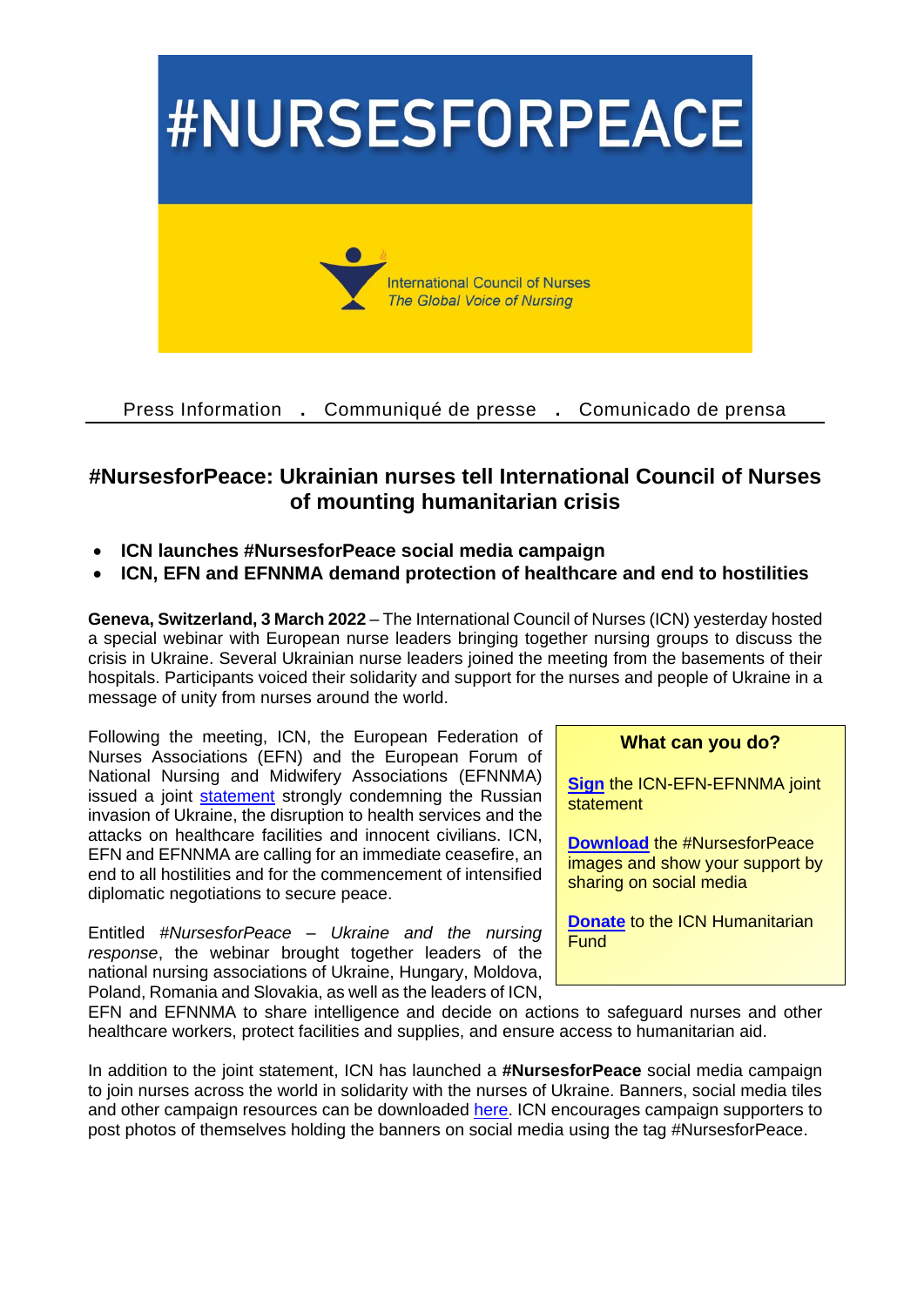ICN President Pamela Cipriano said,

"ICN, EFN and EFNNMA are adding their voices to the calls for an end to hostilities in Ukraine and a concerted push for a diplomatic solution to end this invasion. The world's 28 million nurses stand in solidarity with their colleagues in Ukraine, and speak with one voice demanding an end to the aggression which has already seen an unknown number of deaths, and hundreds of thousands of people displaced. No more lives should be lost. Under the banner #NursesforPeace we will continue to use every avenue available to us to support the humanitarian efforts in both Ukraine and its bordering countries, where nurses are once again playing a central leadership role. We owe a huge debt of gratitude to the courageous Ukrainian nurses and those in neighbouring countries who are endeavouring to find practical solutions to protect and care for their patients in seemingly impossible circumstances. The stories from the ground we heard on the webinar were both humbling and awe inspiring."

Howard Catton, ICN Chief Executive Officer, recognised the incredible testimony of the Ukrainian nurses saying, "Health and peace are inseparable and as a global nursing community, our values are to promote health, provide care and compassion and through healing bring reconciliation. The pandemic is not yet behind us but once again the people of the whole world are witnessing the unwavering courage and strength of nurses to protect our health and humanity. We call on everyone to show their solidarity with Ukrainian nurses and support #NursesforPeace".

## **Nurse Testimonies**

Nataliya Lishchenko, the former director of a nursing school in Ukraine who is working with ICN to liaise with Ukrainian nurses, facilitated translation for the Ukrainian nursing colleagues who joined the call. She spoke about the situation of nurses in the Ukraine, many of whom are living in the hospitals where they work in order to care for patients. "I know that my colleagues in Ukraine need a lot of psychosocial support, emotional support. The situation is incredibly difficult, dangerous, and traumatic for Ukrainian nurses, but they are committed to care. Knowing that they have the support of the international nursing community is really important and helps to sustain them during these incredibly difficult times."

Tetyana Chernyshenko, President of the Nursing Association of Ukraine, joined the webinar from Kyiv. She spoke about the ongoing conflict, saying that a lot of cities are under fire and many civilians have been wounded or killed. "Our people are looking for shelter in subway stations, and bombs are hitting not only places of residence but also hospitals... Babies have even been delivered in the subway shelters or in the hospital basements." She thanked the bordering countries who have taken in and cared for many Ukrainian refugees.

Aneliya, a senior nurse from Kyiv, is one of those nurses who are living in the hospital. "We are seeing increased attacks in Kyiv and preparing for a large number of wounded. We are particularly worried about the growing lack of basic medical supplies, including tourniquets. We are also providing first aid training for civilians but we desperately need more supplies."

Halyna, a nurse leader in Ukraine, said she had received messages from nurses across the country who are spending the nights in the shelters and in hospitals. "They are sending their children and grandchildren to neighbouring countries and I am very thankful for this help."

Svitlana, a nurse leader in Ternopil, said nurses have done everything themselves. As Ternopil is in the west of Ukraine, the situation is calmer than in Kyiv and Kharkiv. "We have distribution